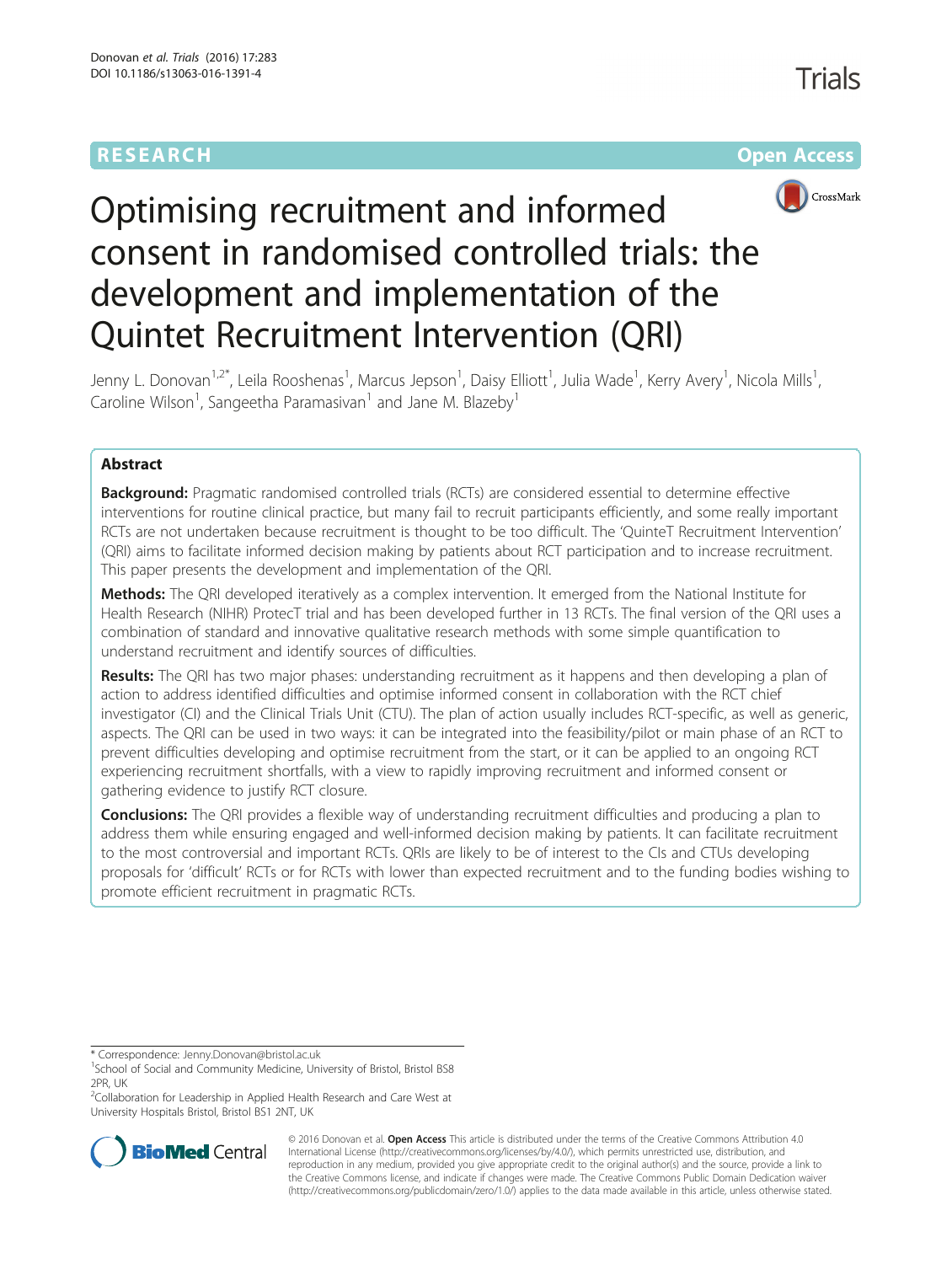### Background

Randomised controlled clinical trials (RCTs) are regarded as the most effective and efficient study design for the evaluation of healthcare interventions. Many RCTs have identified successful interventions that have become widespread or prevented the use of interventions thought to be effective but shown to be harmful. Consultations have shown high levels of willingness on the part of patients to take part in research [\[1](#page-9-0)], and patient and public involvement is now an integral part of RCT development in many countries, including the US ([http://www.pcori.org](http://www.pcori.org/)) and UK ([http://www.nihr.ac.uk/funding/pgfar-patient](http://www.nihr.ac.uk/funding/pgfar-patient-and-public-involvement.htm)[and-public-involvement.htm](http://www.nihr.ac.uk/funding/pgfar-patient-and-public-involvement.htm)). The increasing complexity and expense of contemporary clinical and public health practice demands evidence from high-quality pragmatic trials across the spectrum of health care. RCTs are being undertaken in increasing numbers to provide it. A major problem with many RCTs, however, is difficulty with participant recruitment [[2\]](#page-10-0). Recruitment difficulties can lead to RCTs requiring considerable additional research resources in extensions, being underpowered or failing to be completed, or taking so long that their interventions become outdated. Reduced or restricted recruitment may also have implications for the generalisability of an RCT's findings, particularly if only a very small percentage of eligible patients are recruited overall or from particular centres in multi-centre trials or particular groups of patients are not recruited such as members of ethnic minorities or populations with the greatest need.

Many attempts have been made to improve recruitment, documented in systematic reviews [[3](#page-10-0)–[5\]](#page-10-0), but surprisingly few robustly evaluated or successful recruitment strategies are generalizable [\[6](#page-10-0)].

Recruitment difficulties are poorly understood, mostly because when they occur, chief investigators (CIs) and Clinical Trials Units (CTUs) try to do everything they can to improve recruitment, making it difficult to work out what has made a difference [\[7](#page-10-0)]. Research using qualitative methods has increased our understanding of recruitment, including that it is a complex process rather than an event [\[8](#page-10-0)], is difficult for patients because of its technical (non-lay) concepts [[9](#page-10-0)–[11\]](#page-10-0), and provokes 'hidden' challenges for recruiters [[12](#page-10-0)–[14\]](#page-10-0). These accumulated understandings, allied with the need for greater patient participation, have enabled the development of an intervention that offers opportunities to avoid or address recruitment difficulties, even in the most challenging trials. The development of the intervention is reported here, including details of its components and dual format (for RCTs in development or underway with recruitment problems), and a formative evaluation of its implementation in several ongoing RCTs.

#### **Methods**

#### Intervention development

The development of the recruitment intervention followed an iterative and accumulative process, and while this largely mirrored guidelines now published [[15](#page-10-0)–[17](#page-10-0)], it did not strictly follow all the recommendations, as they were not then available. The first version of the recruitment intervention was developed in the feasibility study of an RCT that was considered difficult for recruitment: the NIHR ProtecT (Prostate cancer testing and Treatment) trial with randomisation between radical surgery, radical radiotherapy, and active monitoring for clinically localised prostate cancer. This trial started in 1999, and the recruitment was completed in 2009. The theoretical framework, the context for the intervention, and the evolution and key components of the framework have been published elsewhere [[18](#page-10-0)–[20](#page-10-0)]. Additional file [1](#page-9-0) contains RCT registration details.

The initial version of the recruitment intervention was then applied through the MRC Quartet (Qualitative Research in Trials) programme in four RCTs expected to have recruitment challenges in different contexts: mental health, paediatrics, treatment for laryngeal cancer, and follow-up strategies following treatment for cancer [\[8\]](#page-10-0). Three RCTs completed recruitment successfully (see, for example, [[21\]](#page-10-0)) and the other closed with clear explication [\[22](#page-10-0)]. After further refinement, the near-final intervention was applied to another cancer trial, which also closed with clear reasons [\[23](#page-10-0)]. These six RCTs were phase III, pragmatic, unblinded trials in feasibility stages or full-scale recruitment, and all were considered challenging for recruitment because of very contrasting arms, no-treatment comparators, or controversial clinical contexts. The accumulated experience and data from these RCTs were synthesised and used to finalise the intervention, which was then applied in seven further RCTs by the QuinteT (Qualitative Research Integrated in Trials) team [\(http://www.bristol.ac.uk/social](http://www.bristol.ac.uk/social-community-medicine/research/groups/social-sciences-health/quintet/qri-rcts/)[community-medicine/research/groups/social-sciences-health/](http://www.bristol.ac.uk/social-community-medicine/research/groups/social-sciences-health/quintet/qri-rcts/) [quintet/qri-rcts/\)](http://www.bristol.ac.uk/social-community-medicine/research/groups/social-sciences-health/quintet/qri-rcts/). The intervention was named after the team: the QuinteT Recruitment Intervention (QRI).

#### Research methods

The first version of the intervention applied in the ProtecT trial had used primarily qualitative research methods. The ProtecT feasibility study innovatively "embedded the randomised trial within the qualitative study" [[18\]](#page-10-0). Qualitative, in-depth interviews were undertaken with the patients eligible for randomisation as well as the urologists and nurses who were undertaking recruitment appointments and were analysed using standard thematic approaches [[24\]](#page-10-0). A crucial innovation was to routinely audio-record all recruitment appointments. Analysis of these interactions was instrumental in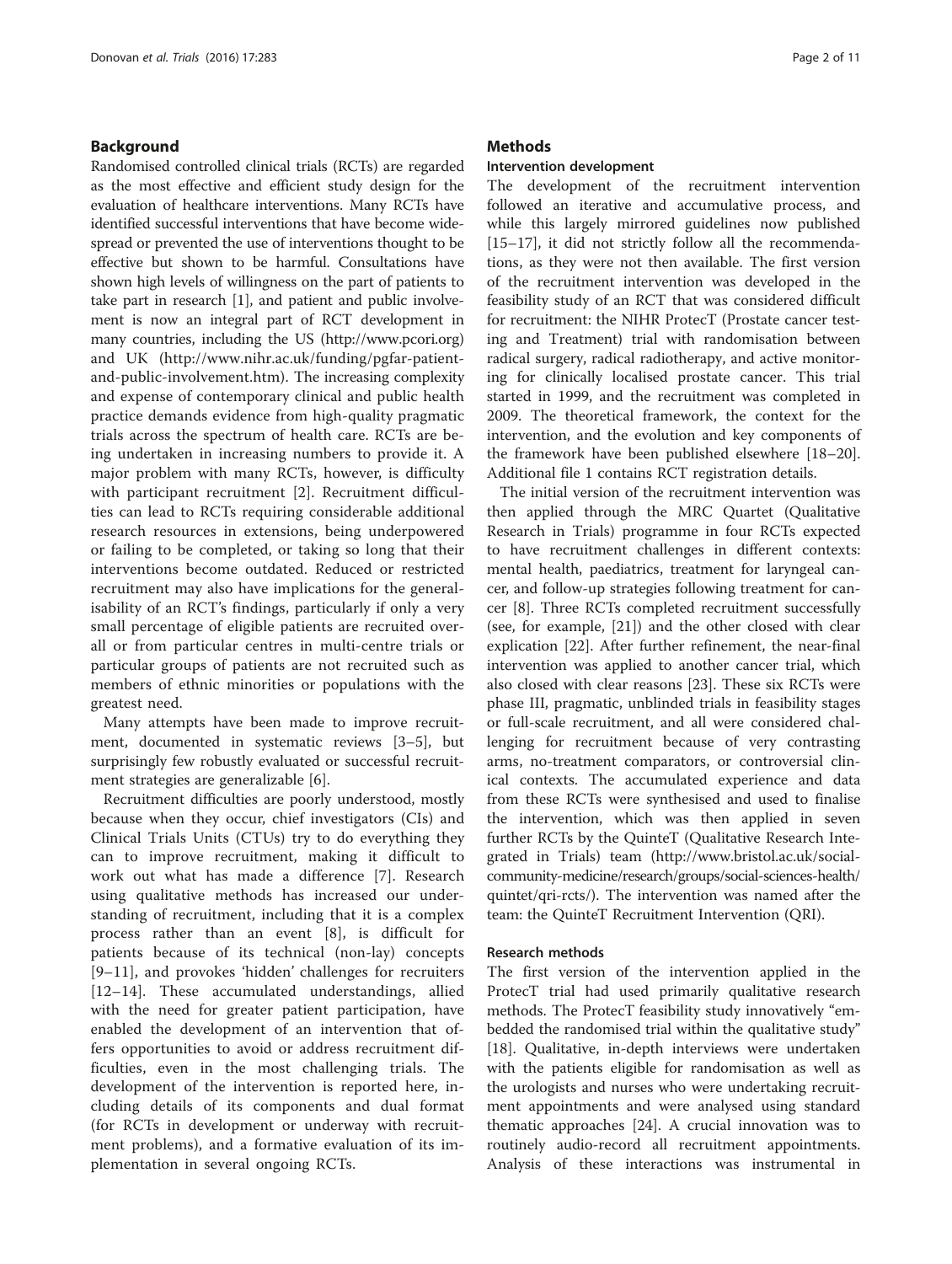uncovering key issues that were hindering recruitment—such as the recruiters' difficulties in explaining the 'no-treatment' arm and patients' unwillingness to accept it as 'watchful waiting' [\[18](#page-10-0)]. This finding led to the detailed specification and re-naming of the option as 'active monitoring', which better reflected its intention of enabling patients to avoid unnecessary treatment under close surveillance [\[18\]](#page-10-0). In time, further analysis of the recruitment appointments revealed key aspects of communication that facilitated recruitment [\[25](#page-10-0)] and a nuanced understanding that patient preferences, usually perceived as a barrier to recruitment, could instead be explored to facilitate enhanced informed consent and increased randomisation [\[26](#page-10-0), [27](#page-10-0)].

In the application of the intervention to the four further RCTs in the Quartet Programme, however, it was clear that standard methods of qualitative data collection and analysis were too time-consuming when faced with the demands of reporting findings and acting on them to improve recruitment in ongoing RCTs [\[8](#page-10-0)]. Innovative applications of existing methods, and new research methods were thus developed. Targeted techniques of analysis of audio-recordings of recruitment appointments were developed and implemented [\[18](#page-10-0), [25](#page-10-0)], adapted from conversation analysis [[28](#page-10-0)], focusing, for example, on interactions related to specific issues such as randomisation. Simple quantification of eligible patients, patient pathways, and recruitment rates were added to assess the complexity of the recruitment process. A novel mixed-method approach, combining appointment timings and qualitative interpretation—quanti-qualitative appointment timing (Q-QAT)—was developed to identify an unbalanced presentation of the RCT information hindering recruitment [\[29\]](#page-10-0). Further developments to increase the rapidity of data collection and analysis, while retaining robustness, are underway.

#### The finalised intervention: the QRI

The final form of the QRI uses standard and innovative qualitative research methods with simple quantification to enable speedy implementation. In the sections that follow, the findings from the development work that informed the design of the QRI are presented with a clear exposition of components of the QRI and examples of its implementation in two RCTs. Ethical approval for the research was obtained (see Additional file [1](#page-9-0)), and informed consent to participate was obtained in writing.

#### Results

#### Findings from the development work

Valuable lessons were learned about applying the QRI in the first six RCTs. Three RCTs had a feasibility phase because the CI had anticipated recruitment difficulties; three were undertaking main recruitment but suffered severe recruitment problems. The RCTs included a range of interventions, including drugs, surgery, radiotherapy, and social support; sometimes the RCTs included a 'no-treatment' comparator. Several issues arose that made collaboration difficult. The need to put new ethical processes and governance arrangements in place for the QRI when RCTs were already underway caused delays in commencing the research [\[8\]](#page-10-0). Although audiorecording was included in the protocol, many recruiters avoided or actively resisted taking recordings, and CIs did not always appreciate its importance or support its implementation. Recruitment pathways were often found to be complicated, with variations between centres. The time-consuming nature of the primarily qualitative research, combined with delays in starting and a lack of audio-recordings, made it difficult to implement the intervention fully [\[8](#page-10-0)]. Most CIs acknowledged positive contributions to recruitment from the intervention, including having clear explanations for recruitment difficulties, but it was often hard to define the precise contribution that the intervention had made. It was concluded that QRIs might best be integrated into feasibility studies and main RCTs with committed CIs (like ProtecT) [[8](#page-10-0)].

A gap in the literature in relation to the perspectives of recruiters has been noted [[6\]](#page-10-0). As in-depth interviews had been conducted with RCT designers and recruiters in all six RCTs as part of the development of the QRI, the findings were re-analysed and synthesised to provide insights into the perspectives of recruiters [[12](#page-10-0), [13\]](#page-10-0). In three of these RCTs, doctors and nurses were undertaking recruitment together, in two it was primarily nurses, and in one, primarily doctors. The research synthesis revealed that the recruitment process was complex and fragile, [[12](#page-10-0)] with 'clear obstacles', defined as commonly reported organisational/logistical challenges, unexpectedly lower numbers of eligible patients, strong patient preferences for particular interventions, and patients seemingly unwilling to consider randomisation [\[3](#page-10-0), [30\]](#page-10-0). In addition, the synthesis identified a number of other previously undocumented issues defined as 'hidden challenges', which were related to recruiters' difficulties with key aspects of the RCT design and perceived conflicts between clinical and research roles [[12](#page-10-0)], and the emotional and intellectual challenges they experienced when attempting to recruit patients [\[13\]](#page-10-0).

The accumulated findings and experience from these studies enabled the development of the finalised QRI, described in full below.

#### The QuinteT Recruitment Intervention

The premise of the QuinteT Recruitment Intervention (QRI) is simple, that is, to understand the reasons for recruitment difficulties so that steps can be taken to address them. This will ensure more efficient and effective recruitment and engaged informed consent or clear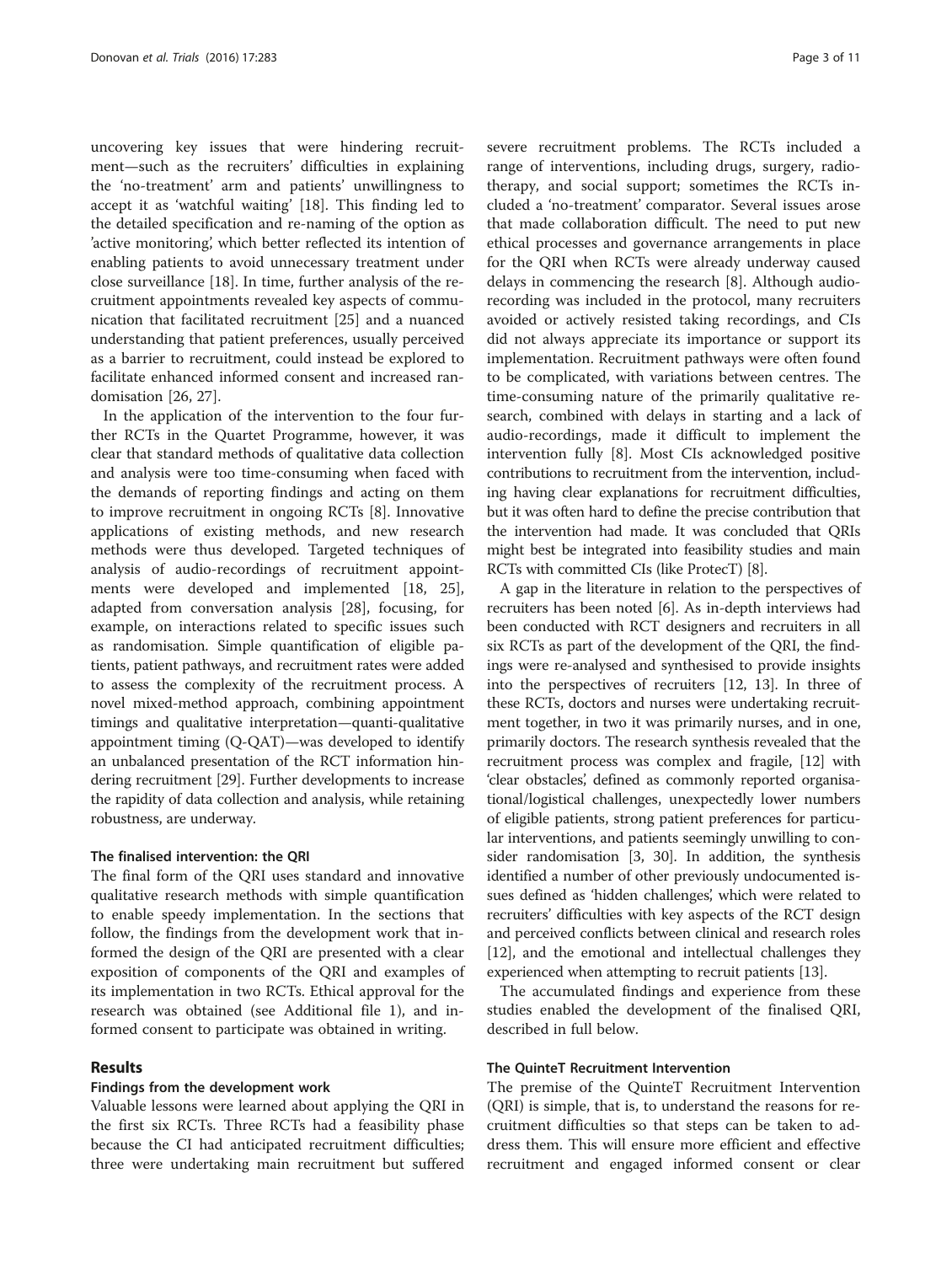documentation of why recruitment is not possible and should cease. The aims of the QRI are thus as follows:

- 1. Understand the recruitment process in the RCT as designed and implemented in its clinical setting, including differences between centres in multicentre RCTs
- 2. Document reported recruitment barriers, and understand the source of the difficulties—specifically whether they are 'clear obstacles' or 'hidden challenges' (see above and [\[12](#page-10-0)])
- 3. Assess the accuracy and clarity of the presentation of the RCT by recruiters and the level of engagement and informed consent achieved by participants
- 4. Present evidence about generic and RCT-specific recruitment difficulties to the CI, CTU, and Trial Management Group (TMG) in a timely manner to enable the production of a plan of improvement
- 5. To implement the plan of improvement as agreed with the CI, CTU, and TMG

A QRI is undertaken in two main phases (see Fig. 1 for details):

### QRI phase I: understanding recruitment

The aim of phase I is to understand how the RCT protocol is operationalised in clinical centres, to assess the

degree to which the RCT is integrated into the clinical service, identify the patient pathway through eligibility assessment and recruitment (including where potential participants might be 'lost'), assess levels of informed consent, and elucidate 'hidden challenges' to recruitment that are emerging unwittingly through the actions or presentation of information by recruiters. There are four mandatory (essential core activities) and one optional (helpful but not essential) components, utilising standard and innovative methods of data collection and analysis undertaken by an experienced qualitative researcher:

- 1. In-depth interviews (mandatory) In-depth semi-structured interviews are conducted (and audio-recorded with consent) with the following:
	- The CI and key members of the TMG involved in the design and running of the RCT. These provide an overview of their view of the design of the RCT; the evidence underpinning it; details of the intervention and control arms, terminology used, and organisational arrangements; and views about the reasons for recruitment difficulties.
	- Individuals involved in presenting the RCT to patients, including principal investigators responsible for clinical centres, and clinical/ nurse/research staff who undertake the assessment of the eligibility of participants or have a role in explaining or presenting the details

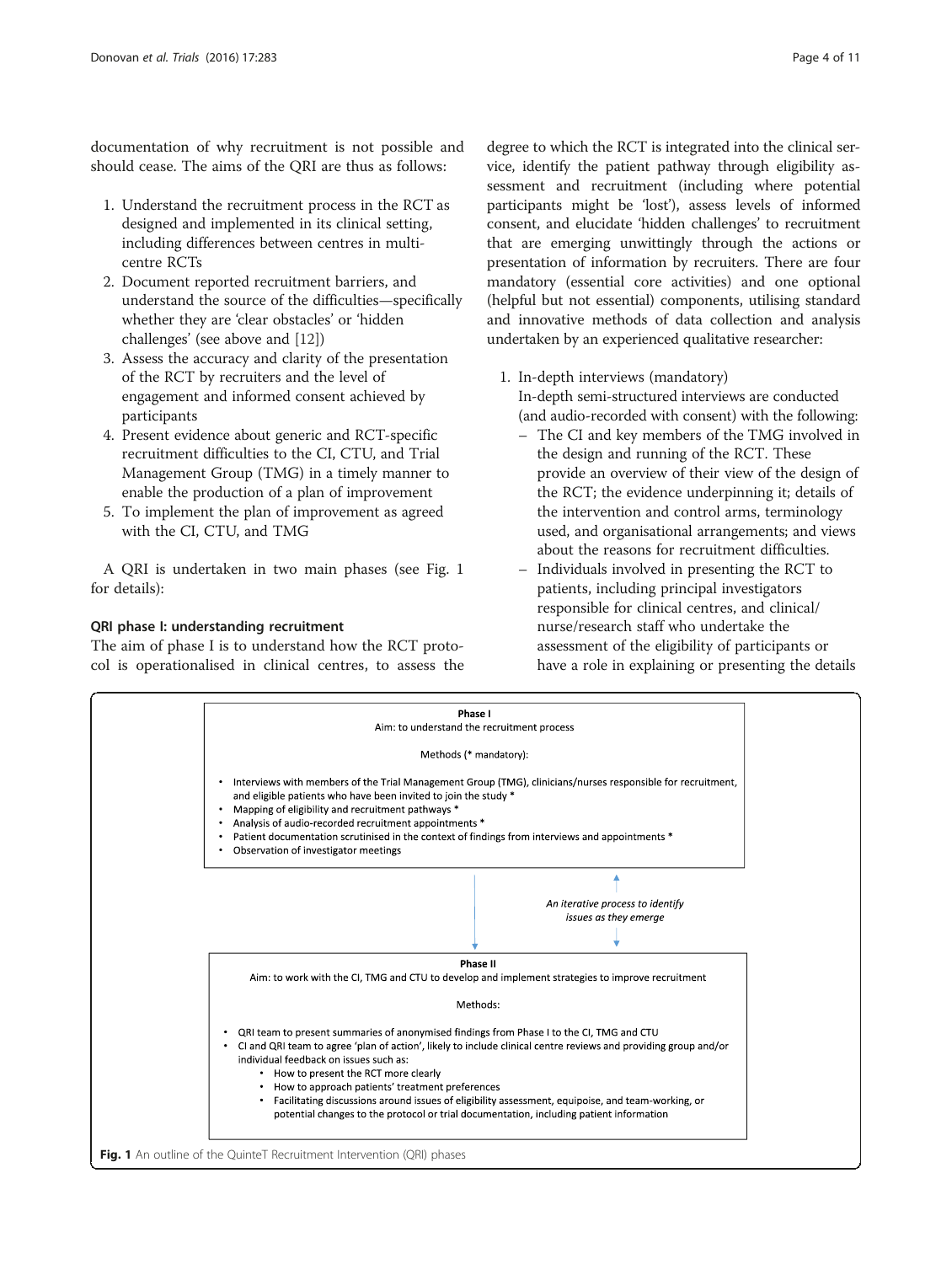of the RCT. The most important are those who formally obtain informed consent for randomisation. A sample of staff may need to be selected in large trials or centres (see below). The aim is to understand the recruiters' perspective of the RCT design, evidence and protocol, and recruitment pathways and challenges.

– Patients who have declined to take part in the RCT. If recruitment is very low, patients can provide interesting insights into how the RCT has been presented by recruiters and why they did not wish to take part.

Interviews should employ standard methods of qualitative data collection, with attention to sampling to ensure inclusion of a wide range of views, for example using standard purposive techniques to identify a range of experiences. Interviews need to be audio-recorded and analysed using constant comparison techniques with the aim of drawing out key themes representing the perspectives of those interviewed, including the identification of 'clear obstacles' and 'hidden challenges'. Any data presented must be anonymised.

- 2. Eligibility and recruitment logs, and charts of the patient pathway (mandatory)
	- A flow chart should be completed in each clinical centre to show the pathway that patients follow from eligibility through randomisation, including who they see, when they receive written information about the RCT, who assesses eligibility, and who describes the RCT to them in detail, including gaining written informed consent and completing the process of randomisation. A log of patients who are potentially eligible should also be kept and maintained by the RCT team. We have devised the SEAR framework to assist with this – collecting information on Screening (including those who should be considered for the RCT according to the protocol), Eligibility (including whether they met the protocol inclusion/exclusion criteria, and for what reason they were deemed ineligible), whether they were Approached about RCT participation (if not why), and finally whether they were Randomised (if not, why not and which treatment they received) (Wilson C et al.: The Screening, eligibility, approached and randomised framework for RCT recruitment, forthcoming).

Simple counting of data collected in SEAR logs can provide useful information about the complexity of the recruitment process, and differences between centres or over time can give indications of difficulties that can be investigated further.

3. Audio-recording of recruitment appointments (mandatory)

The most important part of the QRI is the analysis of the interactions between recruiters and potential RCT participants in the appointments where recruiters explain the design and details of the RCT, and patients decide whether or not to take part. The routine audio-recording of such appointments can provide extremely valuable information about recruitment as it actually happens—information not available directly from any other source. Time spent explaining aspects of the RCT can be documented and quantified using the Q-QAT technique, giving useful indications of the order of presentation and degree of balance between the RCT interventions, and the time the RCT is first mentioned and how long is devoted to it [\[29\]](#page-10-0). The audio-recordings of the interaction between recruiter and participant can be analysed using content, thematic and targeted CA techniques to elucidate reasons for imbalances in presentation, style and content of information provided by the recruiter, participation and engagement of patient, and indications of the presence and origin of 'hidden challenges'.

- 4. Study documentation (mandatory) Patient information sheets (PIS), consent forms and the study protocol should be scrutinised in the context of findings from interviews and appointments to identify aspects that might be unclear or potentially open to misinterpretation.
- 5. Observations of investigator meetings (optional) TMG meetings, site visits and other investigator meetings may be observed and/or audio-recorded to identify how the obstacles or challenges to recruitment are being addressed.

# QRI phase II: feedback to CI/TMG and plan of action

Phase II begins with the QRI researcher presenting summaries of anonymised findings to the RCT CI and CTU staff and to the TMG (if agreed earlier), including supporting evidence. No identifiers of individuals or clinical centres will be shown in presentations or reports describing the factors that appear to be hindering recruitment. In some cases, the evidence from the QRI can provide clear reasons why recruitment to the RCT may not be achievable. In this situation, the QRI researcher will prepare a report presenting the evidence for the CI/ TMG to facilitate their decision making. In most cases, a potential plan of action to improve recruitment will be proposed, based on the findings from the specific RCT but also including experience from other QRIs for more generic issues. Discussions will be held with the CI/ CTU/TMG to decide on the content of the plan (see below) and responsibilities for implementation.

The plan of action is likely to include providing feedback and training to recruiters on issues such as how to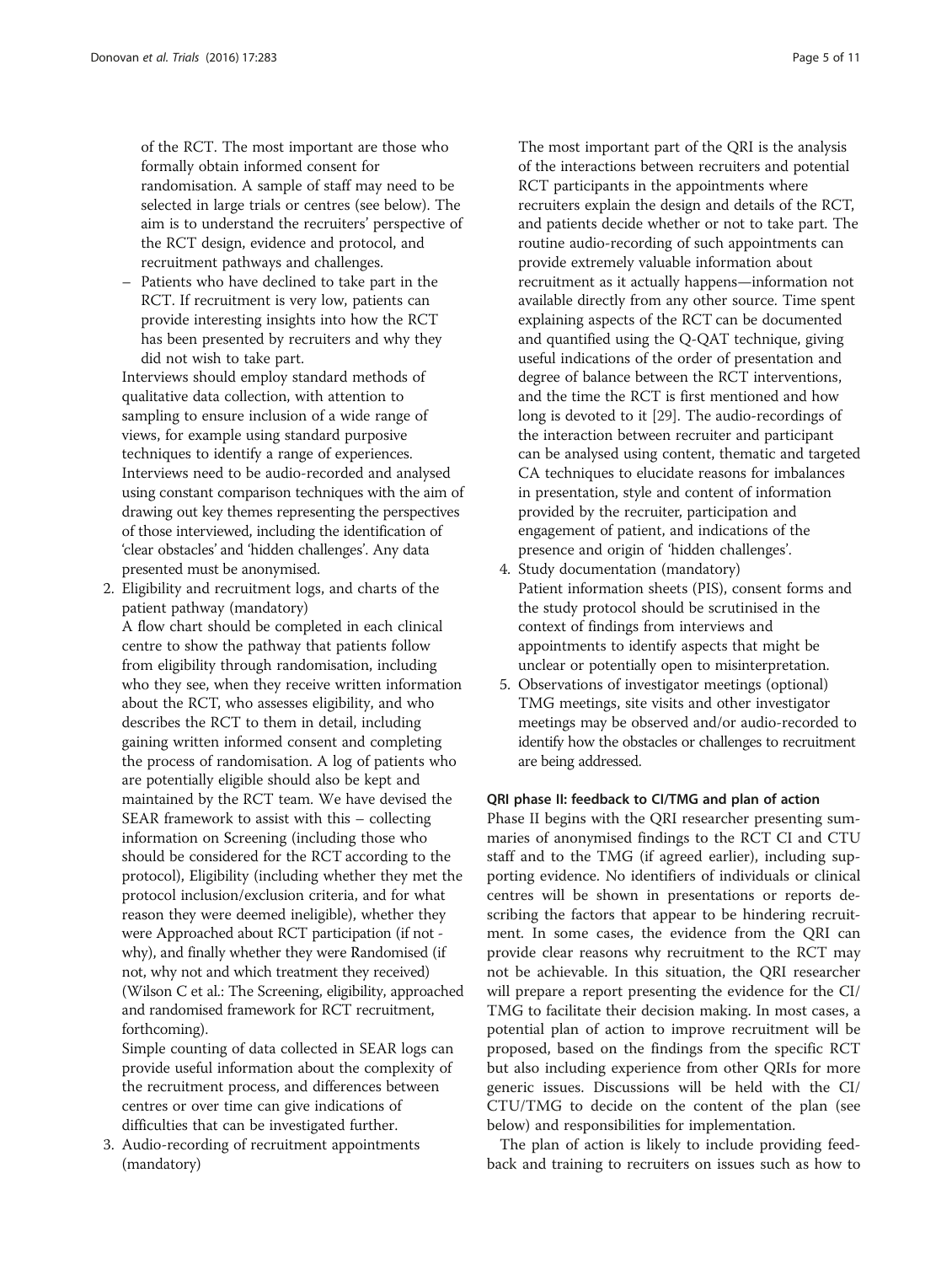present the RCT's design and interventions more clearly to improve levels of understanding and informed consent, how to approach patients' treatment preferences, and, perhaps, facilitating discussions around 'hidden' issues of eligibility assessment, equipoise, and teamworking, or potential changes to the protocol or patient information and consent forms. The plan usually contains a mix of generic RCT-related issues, such as explanation of RCT procedures, and issues specific to the particular RCT (such as the presentation of evidence); it is the balance and combination of these that is the QRI's unique contribution. The plan may also recommend further audio-recording of recruitment appointments or documentation of the recruitment pathway, particularly if either aspect has not been completed fully previously, or inclusion of previously optional QRI elements (see above). The implementation of the plan requires close collaboration between the QRI team and the CI of the RCT, and varies depending on the format of the QRI.

#### QRI implementation

The QRI is suitable for implementation in two formats:

- 1. Integrated into the feasibility/pilot or main phase of RCTs for which recruitment is expected to be difficult—aiming to prevent the development of difficulties and optimise recruitment and informed consent, addressing challenges as they arise
- 2. Applied to RCTs that are underway and showing evidence of serious recruitment shortfalls that threaten the continuation of the RCT–aiming to elucidate opportunities for rapidly increasing recruitment or clearly identifying insurmountable problems

The two phases of the QRI remain in both formats. As the aims are subtly different, the intensity of the research and speed of implementation of the plan will vary. When applied to ongoing RCTs, if there is commitment to facilitate interviewing and audio-recording, phase I can be implemented quickly, and its findings can be produced within 2 months. When phase I is integrated into RCTs in the pilot/feasibility/main stage, the speed of implementation of the QRI will depend on the rate of setting up clinical centres. Implementing in feasibility/pilot studies will often allow findings in an early recruiting centre to be presented to others to encourage optimal recruitment. Training sessions on generic issues can also be provided. The QRI in the feasibility stage of the RCT will also provide detailed data to support the establishment of optimal recruitment practices for the main recruitment stage. The materials developed by the QRI team to provide generic support and training, modified for each RCT in relation to the specific findings, can be adapted as required by the different formats and stages.

#### Evaluating the impact of the QRI

The impact of the plan of action can be evaluated in the following ways:

- 1. The recruitment log and pathway chart can be repeated and compared with earlier versions.
- 2. Eligibility and randomisation rates can be assessed before the plan of action is implemented and regularly afterwards to check whether these rates improve; it is helpful to look at these by clinical centre and sometimes by individual recruiter.
- 3. Follow-up interviews can be undertaken with recruiters to ask about the impact and acceptability of the QRI and views about its effectiveness and the changes that occur.
- 4. Interviews with patients can assess levels of informed decision making.
- 5. Audio-recording of recruitment appointments postfeedback can be used to investigate changes made and their impact on decision making

The results of evaluations 1 and 2 will need to be interpreted cautiously as they will be observational before-andafter findings, subject to a range of biases including the introduction of the wide range of other things that CIs do to improve recruitment [[30\]](#page-10-0). For ongoing RCTs, the findings are likely to be clearer as there will be a relatively short phase I period and a summary of findings. In a feasibility or pilot study, the findings from the integrated QRI may be produced after relatively short periods in particular clinical centres, as the aim is to improve recruitment over time, in an iterative manner.

The findings from the QRI can be reviewed with the CI/ CTU/TMG to decide how to address further needs. The QRI team can provide evidence about the source of recruitment difficulties and offer to provide feedback and facilitate discussion, but it remains the decision of the CI and the commitment of the TMG to enable such feedback and discussion to occur effectively. The CI, CTU, and TMG members play an essential role in putting changes into practice and encouraging others. Decisions can then be made about the need for further feedback and training sessions, reviews of particular clinical centres, presentations to groups of recruiters, or provision of 'tips for recruiter' documents, or, if changes are substantial, a re-launch of the RCT with an adjusted protocol and/or a re-drafted PIS. Such events can be plotted on the recruitment chart (see [\[19](#page-10-0)] p. 31).

# Examples of the implementation of each format of the QRI in practice

To date, QRIs have been applied in 13 RCTs by the QuinteT team [\(http://www.bristol.ac.uk/social-community](http://www.bristol.ac.uk/social-community-medicine/research/groups/social-sciences-health/quintet/qri-rcts/)[medicine/research/groups/social-sciences-health/quintet/](http://www.bristol.ac.uk/social-community-medicine/research/groups/social-sciences-health/quintet/qri-rcts/) [qri-rcts/](http://www.bristol.ac.uk/social-community-medicine/research/groups/social-sciences-health/quintet/qri-rcts/)). An example of the implementation of each of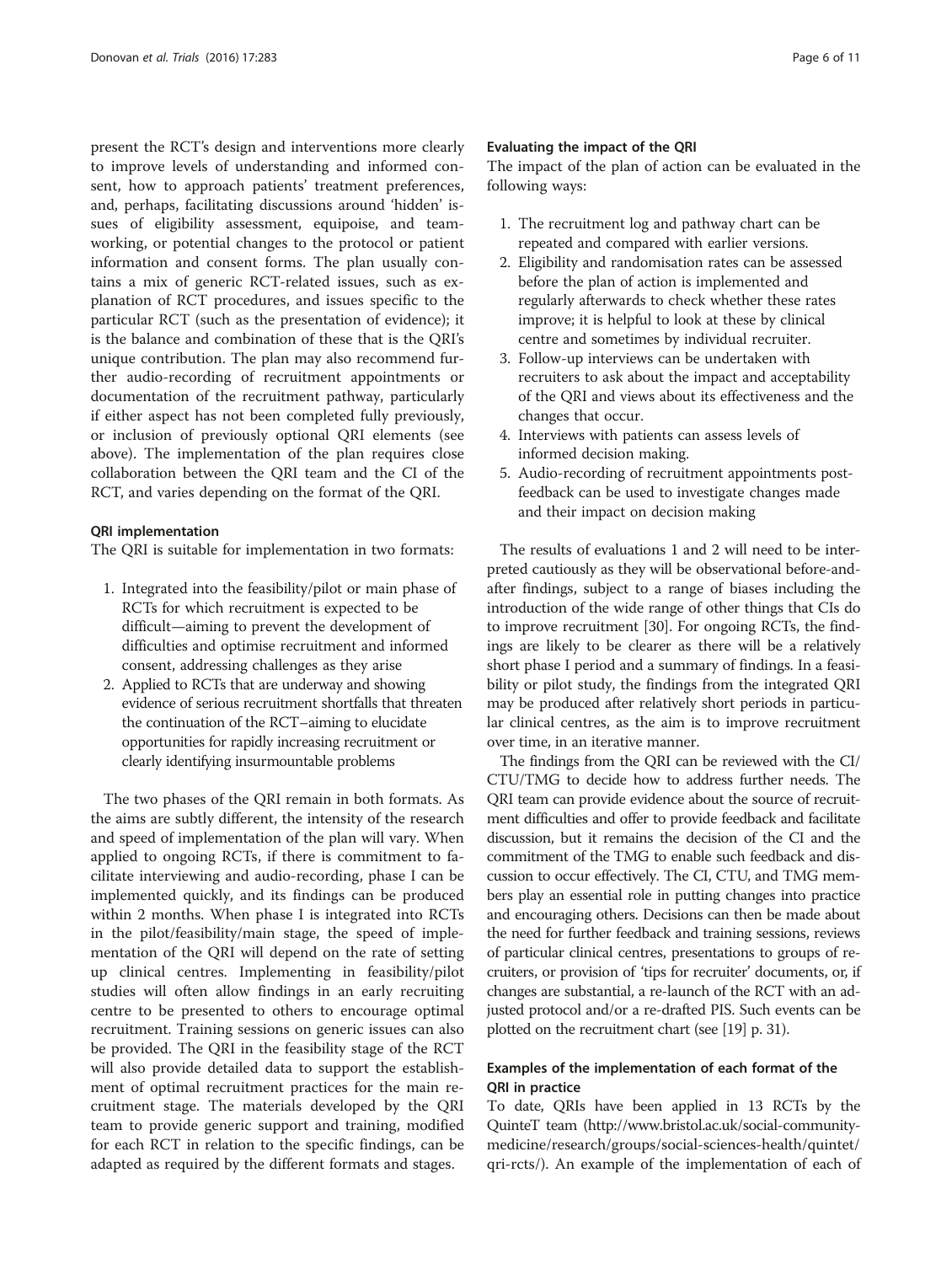the two formats is provided below to illustrate how the QRI works in practice:

1. QRI in a feasibility study: the NIHR OPTIMA RCT The QRI was established because recruitment was anticipated to be difficult. The NIHR OPTIMA 'Prelim' feasibility and pilot study investigated whether it was possible to recruit patients with primary hormone-sensitive breast cancer, who were at high risk of relapse by virtue of regional lymph node metastases or tumour size, to a trial of biomarker-directed treatment. Participants either received chemotherapy followed by hormone therapy treatment immediately (as per current practice) or had treatment determined following a test that had showed promise in indicating whether tumours would be responsive to chemotherapy [[31](#page-10-0)]. Patients randomised to receive the test would receive standard treatment if the test indicated it was needed or hormone therapy only if the test indicated chemotherapy was not required. The CI and TMG were concerned that patients would not be willing to forego chemotherapy or be prepared to wait for a test result, so a QRI was embedded in the feasibility phase [[31](#page-10-0)].

The QRI followed the phases and stages as indicated above. Interviews with recruiting oncologists  $(n = 14)$ revealed several 'hidden challenges' [[31](#page-10-0)]. Although recruiters expressed clear support and enthusiasm for the RCT, at times, they also exhibited discomfort about the eligibility criteria and hesitancy about presenting the RCT to patients who, although they were eligible for the RCT according to the protocol, had clinical or other characteristics that they thought should or should not require chemotherapy. Analysis of audio-recorded appointments ( $n = 36$ ) revealed that recruiters mostly provided clear and detailed diagnostic information but sometimes found it difficult to suspend routine practices that contradicted the RCT's premise, for example, unwittingly recommending chemotherapy. Some recruiters also found it difficult to explain the RCT design and treatment allocation in lay terms, particularly as in the OPTIMA RCT, the 'test-directed' treatment arm was divided into two distinct allocations, depending on the result of the test. Review of the first study PIS identified several occasions where explanations of the treatment allocation had the potential to lead to confusion.

The QRI plan of action agreed on by the CI and TMG for the OPTIMA RCT involved drafting and dissemination of 'tips and guidance' sheets to recruiters, amendments to the PIS, and a series of individual and group feedback sessions. Tips and guidance sheets provided recommendations on how

to introduce the study and explain the trial design, with similar approaches taken to clarify the information provided in the PIS. More subtle difficulties such as issues of equipoise around eligibility criteria and problematic terminology were discussed in four regional group feedback sessions attended by oncologists, research nurses, members of the TMG, and the CI. Clinical vignettes displaying patients at the extremes of eligibility criteria were displayed and discussed to air discrepancies in opinion and sources of discomfort. More delicate issues of managing 'gut instincts' when approaching patients were discussed through confidential individual feedback sessions with recruiting oncologists  $(n = 4)$ .

Full details of the QRI integrated in the feasibility 'prelim' study and how the recruitment targets were reached have now been published [[31](#page-10-0)]. The NIHR OPTIMA RCT has now been funded for full-scale recruitment, with a further integrated QRI to optimise recruitment. Findings from the QRI are being used to inform training and further drafts of guidance for recruiters to be implemented in the large number of new centres in the full-scale RCT.

2. QRI in an ongoing RCT with recruitment difficulties: the ARUK CSAW trial The CSAW RCT aimed to investigate the effectiveness of treatment for subacromial pain in the shoulder by comparing active surgery (arthroscopic subacromial decompression), an investigational shoulder arthroscopy without surgery, and a non-operative option with monitoring and specialist assessment [\[32\]](#page-10-0). The research included an opportunity for patients who did not want to join the RCT to participate in a 'preference' study (observational follow-up of patients indicating a preference for a particular treatment). The QRI was established after recruitment had been undertaken for 8 months but was falling behind the target figure, leading the funder ARUK (Arthritis Research UK) to issue an alert expressing concern.

The applied QRI broadly followed the phases and stages as indicated above. Interviews were held with four members of the TMG and 13 recruiters from six clinical centres. Logs documenting eligibility and recruitment were monitored on an ongoing basis, and patient pathways were tracked from each of the six centres. Recruitment appointments ( $n = 25$ ) were recorded in four centres. The recruitment difficulties included both clear obstacles and hidden challenges. The most important issue was a lack of equipoise among recruiters. This led to hesitant presentation of the RCT to patients, particularly those who, although eligible for the RCT, were thought to 'need'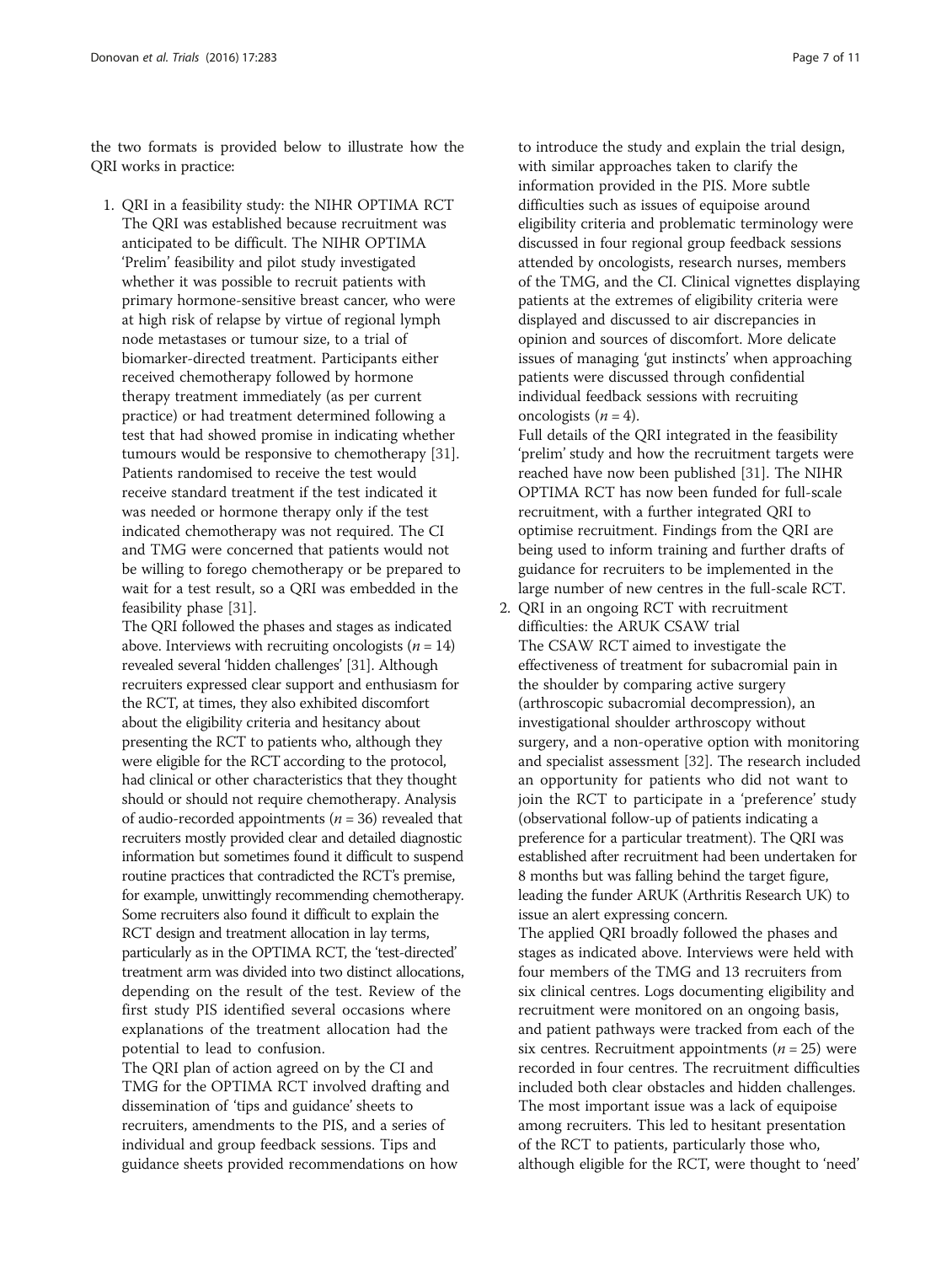surgery. A lack of consistency and balance existed in how the treatment arms were described, with difficulties particularly in relation to explaining the monitoring option. The existence of the 'preference' study meant that recruiters could readily accept patient preferences without exploration, and this acted to discourage participation in the RCT. The findings from the QRI were fed back to the CIs and members of the core CSAW RCT team after 4 months. The presentation of the anonymised findings provoked a detailed discussion about the equipoise issues, options for the clearer presentation of the RCT, and the QRI team's suggestion to close the preference study. This was the first part of the plan of action, which also included personalised feedback, the inclusion of recruitment 'tips' in the RCT newsletter, and a training day attended by more than 40 recruiters from 15 centres during which the QRI findings were presented and proposed improvements discussed. In addition, there were five 'trouble-shooting' visits to centres that had found recruitment particularly difficult, and a guidance document on how to structure recruitment appointments was sent to all participating centres; this document was based on the QRI findings and the discussions from the training day. The RCT completed recruitment after 35 months, and the findings are awaited [[32](#page-10-0)].

#### **Discussion**

A recruitment intervention (the QRI) has been developed to address recruitment challenges, and has been applied successfully in 13 RCTs to date. 'Success' is achieved either by optimising practices that enable recruitment to be completed in feasibility/pilot or main RCTs, or providing detailed evidence to support a decision to cease recruitment. A major aim of a QRI is to understand the recruitment process as it happens and to address clear obstacles and hidden challenges [\[12\]](#page-10-0) to the provision of clear and accurate information to facilitate informed decision-making by patients about RCT participation. The QRI uses standard and innovative research methods (primarily qualitative and some simple quantification) to provide a clear understanding of the application of the RCT protocol in clinical settings. The first phase of the QRI investigates eligibility assessment and recruitment from the perspective of RCT designers and recruiters in interviews as well as the recruitment process as it actually happens through data collected in logs, and also how the RCT is presented to potential participants in study documents and audio-recordings of appointments. In phase II, anonymised feedback of the phase I QRI findings to the CI/CTU/TMG enables the development of a specifically tailored 'plan of action' to

improve recruitment and informed consent. A key part of the plan is anonymised feedback, based on the findings, to groups of recruiters, to particular clinical centres, or confidentially to individual recruiters. This feedback encourages reflection about the emotional and intellectual challenges that recruiters (doctors or nurses) often experience, particularly in relation to equipoise, patient eligibility, and perceived role-conflict [[13\]](#page-10-0). Another important aspect of the plan of action is to ensure that information about the RCT is presented as clearly and understandably as possible to increase patient understanding of the rationale of the RCT and the practicalities of research participation. The main aim is to encourage greater patient and recruiter engagement in decision making—with evidence from audio-recordings of participation in appointments—as well as written informed consent [\[25](#page-10-0)]. A description of the Phases that constitute the QRI and two examples of its application in two different RCT contexts provide guides to its use more widely.

Recruitment is frequently identified as a major problem for RCTs [\[2, 4\]](#page-10-0). Interventions that lead to more effective and efficient recruitment are urgently required, particularly as so many systematic reviews have identified so few [[6, 33](#page-10-0)]. The small number of effective interventions that have been identified have tended to focus on simple administrative aspects aimed at RCT participants, such as ways to increase questionnaire responses [[6\]](#page-10-0). Few have supported recruiters, although there is evidence of demand for these [[5, 14](#page-10-0)]. Most interventions have been developed to address issues identified within particular RCTs, as CIs and RCT staff attempt to do everything they can to rectify poor recruitment. This limits the generalisability of interventions and deals only with issues that are clearly evident to CIs and RCT staff (not the 'hidden' challenges [[13](#page-10-0)]).

The QRI was developed to address the limitations with existing interventions in three ways. First, it was developed to understand the recruitment process as it occurred in clinical centres and from the perspectives of recruiters and patients—through the use primarily of qualitative research methods. Second, during its development period, it was applied in as many different sorts of RCTs as possible. Third, it sought to address the difficulties that arose for recruiters and potential participants by actively optimising recruitment quality and informed consent.

In terms of its development using qualitative methods, the QRI built on pioneering research that was conducted alongside pragmatic RCTs (or integrated within them) and produced important incremental insights about understanding experiences of RCT participation. Several groups illuminated, for example, the difficulties for patients arising from poor explanations of randomisation [\[9](#page-10-0), [10\]](#page-10-0) and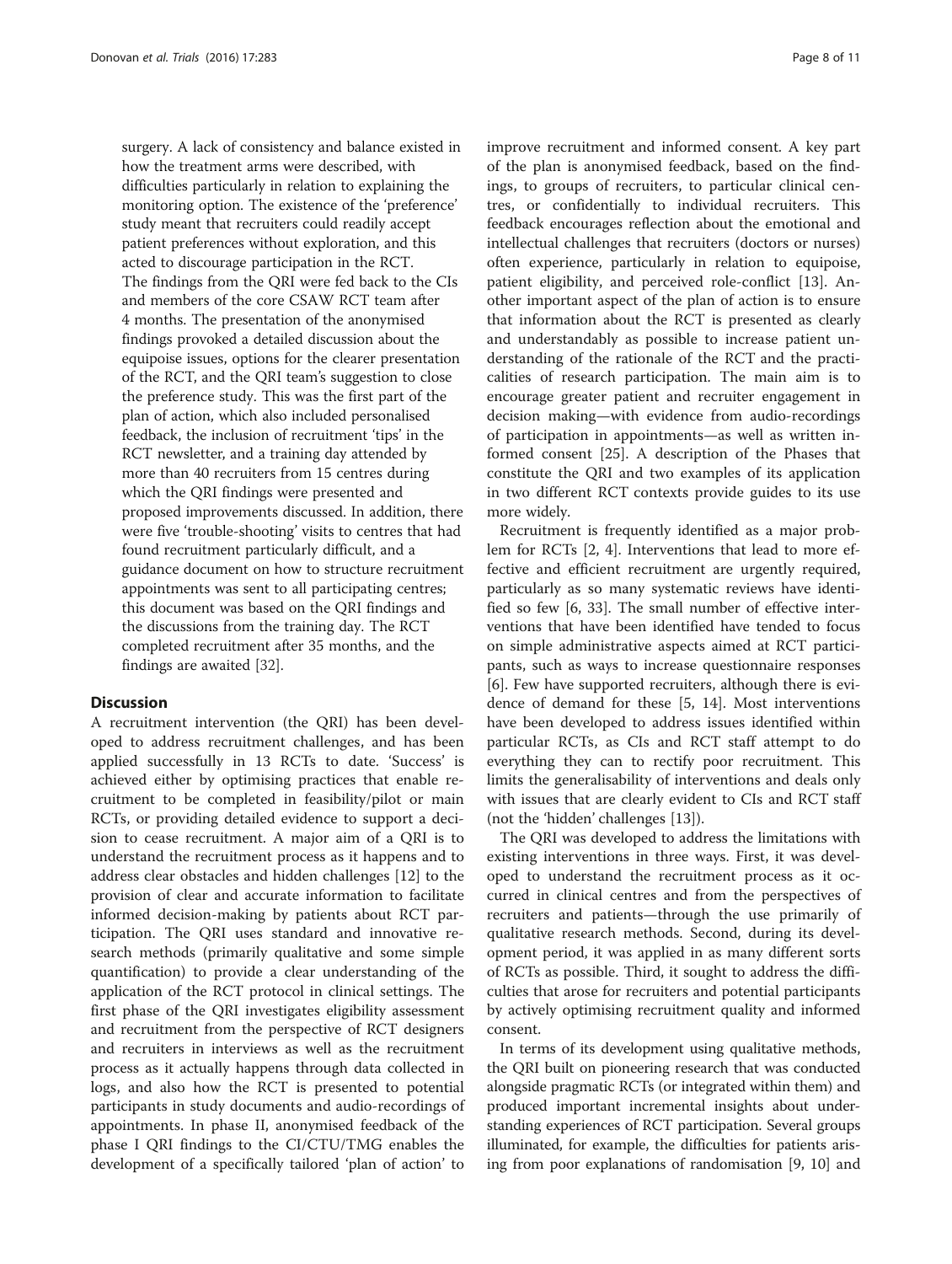the importance of clear presentation of equipoise [[34](#page-10-0), [35\]](#page-10-0). A small number of studies explored the experiences of clinician recruiters [\[14, 36, 37\]](#page-10-0). More recently, a synthesis of interviews conducted with recruiters during the application of the developmental version of the QRI in six RCTs led to a detailed and nuanced understanding of recruitment as a complex and fragile process, fraught with logistical/organisational obstacles, and the identification of several previously hidden emotional and intellectual challenges for recruiters [\[12](#page-10-0), [13](#page-10-0)].

The application of the QRI in a wide range of different RCTs in terms of their designs, clinical contexts, and recruitment processes provided opportunities to identify generic as well as RCT-specific outcomes. While there were specific recruitment issues in most of the RCTs that were of interest to specialists, [[21](#page-10-0)–[23\]](#page-10-0), there were also findings of more generic concern that fed into the further development of the QRI [[8\]](#page-10-0). The final version of the QRI emerged from the symbiotic relationship between the insights gained from the qualitative research about recruitment from the perspectives of patient participants and clinician/nurse recruiters and the implementation of the plan by recruiters to improve recruitment based on those understandings. The theoretical background justifying this approach originates from the view that RCTs are Complex Adaptive Systems (CAS)—collections of individual agents (recruiters) with the freedom to act in ways that are not always predictable [\[38](#page-10-0)]. There is a need with CAS to understand the contextual factors influencing behaviour (QRI-determined clear obstacles and hidden challenges), with built-in feedback loops to enable changes to agents' actions (the QRI plan of action).

The necessity of integrating the QRI in the RCT reflects its holistic approach to optimising recruitment and the need to engage patients and recruiters in the process. Its aim is to ensure that the presentation of the RCT is accurate and fair, so that recruiters and patients can fully discuss the purpose of the research, and patients can make informed decisions about whether to take part. The neglected aspect in many previous interventions has been the lack of understanding about recruiters' views and instincts about the RCT. Clinicians need to be 'in equipoise' to believe that there is no advantage or disadvantage for a patient to receive one of the RCTs arms [[39\]](#page-10-0) and to be uncertain about the best option because of the lack of evidence [\[40](#page-10-0)]. There have been many debates about the philosophical issues underlying equipoise, but now it has also been shown empirically that it raises immense difficulties for some recruiters, and that they may need support and training to deal with it [[13, 14](#page-10-0), [36](#page-10-0)]. Further, if these 'hidden' issues are not openly discussed, the presentation of the RCT to patients is likely to be affected and the participation and decision making of the patients may be

compromised [\[12\]](#page-10-0). The feedback process in the QRI encourages recruiters to reflect on factors such as their own understanding of the evidence, their own equipoise, the balance between community equipoise with colleagues and in relation to actual patients, and the potential conflicts that can emerge from combined clinical and research roles [\[12](#page-10-0)].

For patients (potential RCT participants), the provision of clear information is crucial for fully informed consent. Ethics and governance procedures should ensure this, but they focus primarily on the written PIS. Audio-recording recruitment appointments in the QRI has shown that these interactions are crucial for enabling patient engagement with difficult aspects of RCT participation such as preferences [[27](#page-10-0)]. Ultimately, full engagement of patients as potential participants will be beneficial for recruitment to RCTs. When clinicians and other recruiters, as well as patients, perceive that participating in the RCT is an appropriate decision in the face of uncertainty regarding the optimal treatment, a more engaged and participatory form of informed consent can be achieved. This is the primary aim of the QRI, and if there is no confidence in the RCT, recruitment should not continue (see, for example, [\[22\]](#page-10-0)).

The costs of a QRI primarily relate to the need to employ an experienced qualitative researcher at 0.5 FTE for the first year of recruitment (with associated on-costs and overheads, this amounts to c.£60–80,000). A formal cost-effectiveness analysis has not yet been undertaken, but if the QRI is effective in increasing recruitment, the costs of the main RCT are likely to be reduced.

#### Strengths and limitations of the QRI

The strength of the QRI is its grounding in a nuanced understanding of the recruitment process based on its own and others' qualitative research, its focus on the needs of recruiters and potential participants, and its application in RCTs that anticipate recruitment challenges, or are underway and experiencing difficulties. It is limited, however, by the availability of only observational evidence of its effectiveness and not yet proven costeffectiveness. Undertaking a randomised study to robustly evaluate it is a goal, but this is not without severe difficulties. An RCT of QRIs applied to feasibility or pilot RCTs would be particularly difficult, as the iterative nature of the data collection and spread of the influence of feedback and training across centres produces an accumulation of evidence rather than enabling analysis of a static primary outcome. QRIs applied to ongoing RCTs with recruitment shortfalls might be possible as there is then a more rapid data collection period and a clearer implementation phase. But there are then questions about whether to randomise clinical centres or whole RCTs, which would present practical and methodological challenges unless a sizable funding body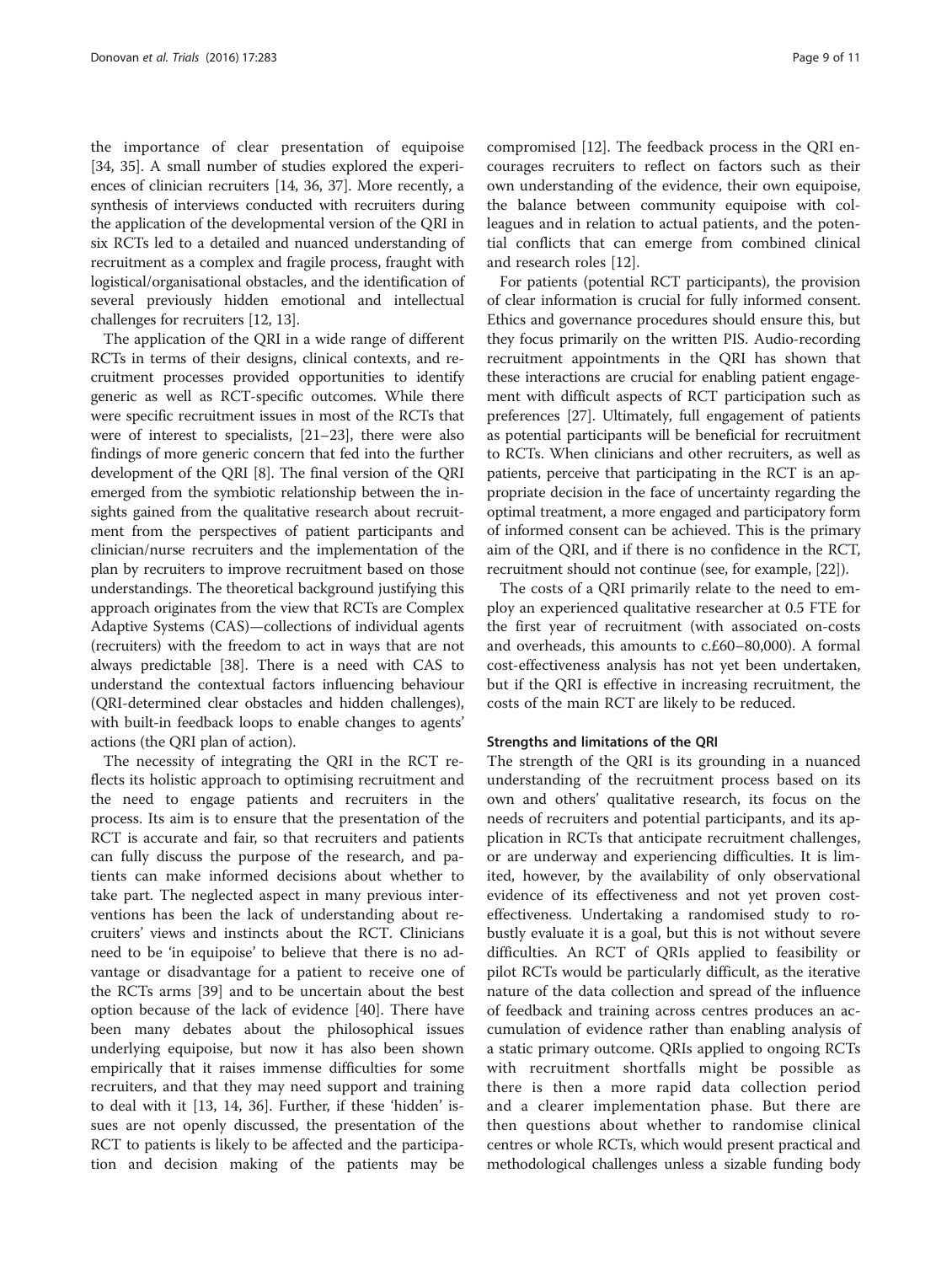<span id="page-9-0"></span>agreed to randomise its portfolio of RCTs with recruitment problems. There would remain, however, the thorny issue of what the outcome measure would be. Simple quantitative measures of eligibility and recruitment rates could be used, but they are only part of the story. Of greater importance is the quality of the recruitment as represented by evidence of truly engaged and informed consent by participants. Such a measure is currently under development in QuinteT as existing measures focus primarily on recruiter information provision [[41](#page-10-0), [42\]](#page-10-0).

Other aspects that remain to be evaluated include levels of compliance with the randomised allocation and whether the QRI leads to greater or lesser longer-term retention. Another potential limitation is that QRIs have only been implemented by one team—QuinteT ([http://](http://www.bristol.ac.uk/social-community-medicine/research/groups/social-sciences-health/quintet/qri-rcts/)%E2%80%94although) [www.bristol.ac.uk/social-community-medicine/research/](http://www.bristol.ac.uk/social-community-medicine/research/groups/social-sciences-health/quintet/qri-rcts/)%E2%80%94although) [groups/social-sciences-health/quintet/qri-rcts/\)](http://www.bristol.ac.uk/social-community-medicine/research/groups/social-sciences-health/quintet/qri-rcts/)%E2%80%94although)—although several CIs, CTUs and TMGs have been involved. This paper is aimed at enabling others to understand the basis and methods, so the intervention can be spread in collaboration with the QuinteT team and/or implemented more widely. It is important to note that many of the qualitative methods underlying the QRI are standard: in-depth interviews, content, and thematic approaches to analysis using the techniques of constant comparison, for example. The QuinteT team has also developed several innovative methods to address particular issues, such as Q-QAT to assess the balance of information provision [[23](#page-10-0)]. Other aspects, however, will be unfamiliar to traditional qualitative researchers, including the use of targeted methods of data collection and analysis that are essential to produce findings quickly while retaining robustness. Another unfamiliarity is the intention of the QRI at the outset to influence the conduct of the recruitment process of the RCT and put into place opportunities for discussion and feedback that may lead to changes to RCT recruitment, overall conduct, or even design. The QuinteT team has developed working methods and team approaches to support the research; it will be interesting to see how much of this is transferable.

# Conclusion

The QRI provides a flexible way of understanding recruitment difficulties and producing a plan of action to address them and ensure engaged and well-informed decision making by patients. A QRI integrated into an RCT at the feasibility/pilot/main trial stage can be used to elicit recruitment challenges with a view to preventing them or addressing them as they arise. Used in this way, the QRI can ensure that recruitment to even the most difficult and controversial (but important) RCTs can be attempted. Where recruitment difficulties have developed unexpectedly, the QRI can be applied to the RCT to identify the sources of the difficulties and provide evidence to improve recruitment or discontinue it. QRIs are likely to be of interest to CIs and CTUs developing proposals for 'difficult' RCTs and for those RCTs with lower than expected recruitment. In addition, while it has not been formally studied, QRIs should lead to more efficient completion of RCTs with enhanced patient participation, which should be of interest to funding bodies.

#### Additional file

[Additional file 1:](dx.doi.org/10.1186/s13063-016-1391-4) Contains details of ethical approvals for the RCTs and ProtecT trial registrations. (DOCX 45 kb)

#### Abbreviations

CI, chief investigator; Q-QAT, quanti-qualitative appointment timing; QRI, Quintet Recruitment Intervention; RCT, randomised controlled trial

#### Acknowledgements

Funding for the development of the QRI came from the National Institute for Health Research (NIHR) ProtecT study (90/20/06 and 90/20/99) and Medical Research Council (Quartet and ConDuCT (Collaboration and innovation for Difficult and Complex randomised controlled Trials In Invasive procedures – MR/K025643/1) Hub for Trials Methodology Research). The funding bodies had no role in the design or conduct of the study; the collection, management, analysis, and interpretation of the data; or the preparation, review, or approval of the article. JLD was supported by the NIHR Collaboration for Leadership in Applied Health Research and Care (CLAHRC) West at University Hospitals Bristol NHS Foundation Trust and by an NIHR Senior Investigator award to develop the Quintet team approach, which was also supported by the MRC ConDuCT-II Hub. JMB also has an NIHR Senior Investigator award. This article presents independent research funded by NIHR and the MRC. The views expressed are those of the authors and not necessarily those of the MRC, NHS, NIHR, or the Department of Health. We would particularly like to acknowledge the contributions of the RCT investigators, CTUs, and recruiters who participated in QRIs, and especially Rob Stein and David Beard for permission to use summaries of the QRIs in their RCTs as examples in this paper. Particular thanks go to them and the following for important contributions to the QRIs during the development phase: Freddie Hamdy, Alison Birtle, Alison Halliday, Damian Griffin, Andrew Carr, Martin Birchall, Louise Howard, and Chris Rogers. The QuinteT team also acknowledges the contributions of Rebecca Barnes, Isabel de Salis, Merran Toerien, Zelda Tomlin, Carmel Conefrey, and Paul Whybrow.

#### Authors' contributions

JLD conceived the idea for the recruitment intervention, undertook the research for the developmental version of the QRI, and led the QuinteT research programme that developed the QRI. SP, LR, MJ, DT, JW, KA, NM, and CW collected, analysed, and interpreted the data within the QRIs and contributed to the development of the final format of the QRI. JMB contributed to the development of the QRI through her involvement in its implementation and modification. JLD drafted the manuscript, and all other authors read, commented on, and approved the final manuscript.

#### Competing interests

The authors declare that they have no competing interests.

Received: 24 October 2015 Accepted: 6 May 2016 Published online: 08 June 2016

#### References

1. Medical Research Council. The use of personal health information in medical research. general public consultation. 2007. [http://www.mrc.ac.uk/](http://www.mrc.ac.uk/about/how-the-public-can-get-involved/public-consultations/public-consultation-on-the-use-of-personal-health-information-in-research-ongoing/) [about/how-the-public-can-get-involved/public-consultations/public](http://www.mrc.ac.uk/about/how-the-public-can-get-involved/public-consultations/public-consultation-on-the-use-of-personal-health-information-in-research-ongoing/)[consultation-on-the-use-of-personal-health-information-in-research](http://www.mrc.ac.uk/about/how-the-public-can-get-involved/public-consultations/public-consultation-on-the-use-of-personal-health-information-in-research-ongoing/)[ongoing/.](http://www.mrc.ac.uk/about/how-the-public-can-get-involved/public-consultations/public-consultation-on-the-use-of-personal-health-information-in-research-ongoing/) Accessed 24 May 2016.